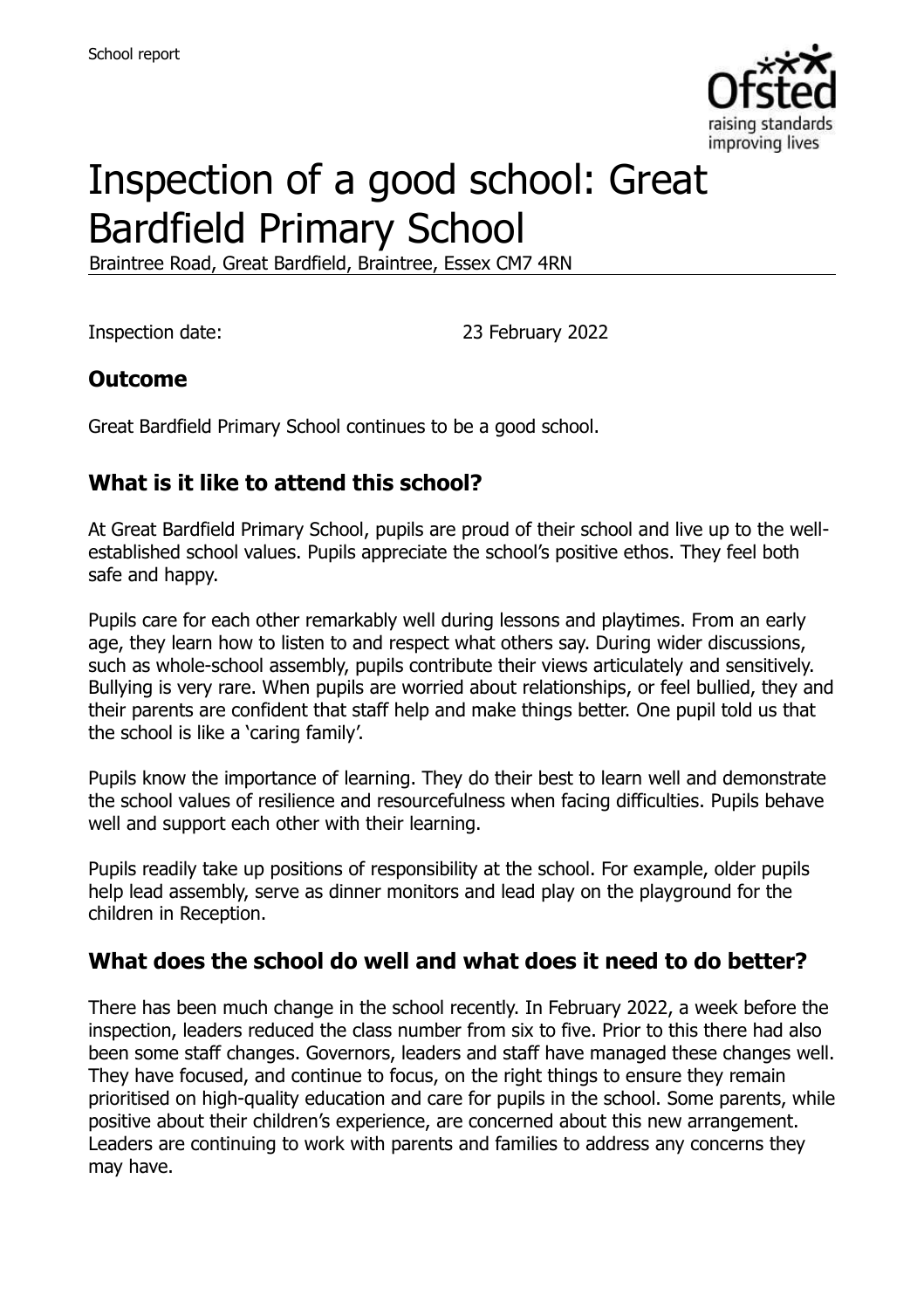

The curriculum is well considered and delivered by staff. Leaders provide clear guidance to staff about what pupils must learn and when they should learn it. Staff regularly check how well pupils are learning. Teachers quickly identify and help pupils who do not understand something so that they do not fall behind. Teachers typically use information from these checks to plan appropriate learning activities. On occasion, however, staff do not make sure that pupils have all the knowledge they need to apply to more complex learning activities. When this happens, pupils do not learn all the knowledge that leaders intend, and pupils' responses to answers are less well developed.

Governors, leaders, staff and pupils place great importance on ensuring pupils learn how to read and enjoy reading. Leaders have trained staff well in their chosen programme and have made sure that all staff use their approach to phonics as expected. Children in Reception learn quickly what they need to start reading. They love reading and proudly demonstrate when they learn new words and sounds. As pupils get older, they continue to love reading. Leaders provide sophisticated texts, from a range of genres, which the pupils benefit from and enjoy. They ensure staff support pupils who find reading difficult or need extra help so that they can read confidently.

Leaders and staff effectively support pupils with special educational needs and/or disabilities (SEND). Leaders make sure that staff know each pupil's needs and work with families to help these pupils find solutions to the challenges they face. Leaders work well with appropriate agencies to ensure that needs are accurately identified, and appropriate provision put in place.

In line with the school values, pupils respect each other by behaving well in lessons so that they can learn without distraction. Incidents of unacceptable behaviour are uncommon. Leaders support staff well so that those pupils who might otherwise find it hard maintain acceptable behaviour in lessons and during playtimes. Pupils who find it difficult to concentrate understand and use the strategies staff provide. This makes a positive difference. In Reception, staff quickly establish high expectations for children's behaviour and they quickly learn the school's values.

Governors and leaders aim for pupils to become 'citizens of the world'. The curriculum for personal development is well developed and prepares pupils to live happily alongside those with different lifestyles to their own. All the pupils who responded to Ofsted's online survey said that school encourages them to respect people from other backgrounds and to treat everyone equally. This is evident in the pupils' conduct.

Governors and leaders have created an ethos where staff work as a strong team, in pupils' best interests. Every member of staff who responded to Ofsted's online survey said that they are proud to be a member of staff at the school. Leaders have worked well with staff to make sure workload is reasonable.

In discussion with the headteacher, the inspectors agreed that ensuring staff prepare pupils with the background knowledge needed to complete learning activities may usefully serve as a focus for the next inspection.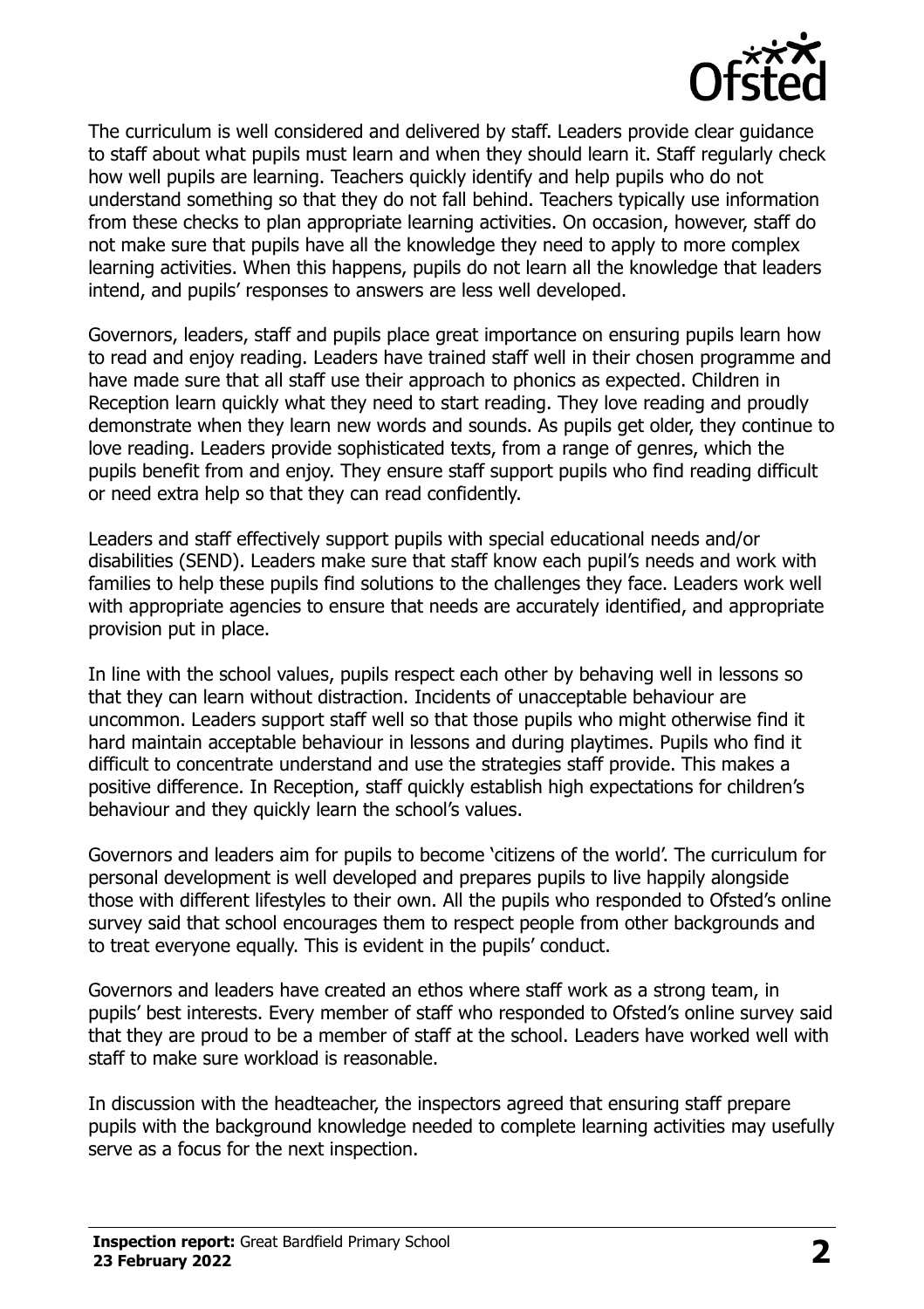

# **Safeguarding**

The arrangements for safeguarding are effective.

All staff and governors at the school have the necessary training to carry out their safeguarding duties effectively. They understand the risks pupils face and are on the lookout for signs of harm. Staff know what to do and act appropriately when they are worried about a pupil's safety or well-being.

Pupils learn about the risks they face when at school, at home, in the community and online. Pupils feel confident that the adults at school are willing and able to help if pupils have concerns.

Leaders ensure that background checks of adults are undertaken to determine if they are suitable to work with children.

Governors check that leaders and staff carry out their safeguarding duties effectively.

# **What does the school need to do to improve?**

# **(Information for the school and appropriate authority)**

■ On occasion, pupils do not know the background knowledge needed to complete some learning activities successfully. As a result, sometimes pupils do not learn what is intended. Teachers must ensure that pupils have the knowledge needed to take on successfully more-complex learning activities.

### **Background**

When we have judged a school to be good, we will then normally go into the school about once every four years to confirm that the school remains good. This is called a section 8 inspection of a good or outstanding school, because it is carried out under section 8 of the Education Act 2005. We do not give graded judgements on a section 8 inspection. However, if we find evidence that a school would now receive a higher or lower grade, then the next inspection will be a section 5 inspection. Usually this is within one to two years of the date of the section 8 inspection. If we have serious concerns about safeguarding, behaviour or the quality of education, we will deem the section 8 inspection as a section 5 inspection immediately.

This is the second section 8 inspection since we judged the school to be good in May 2013.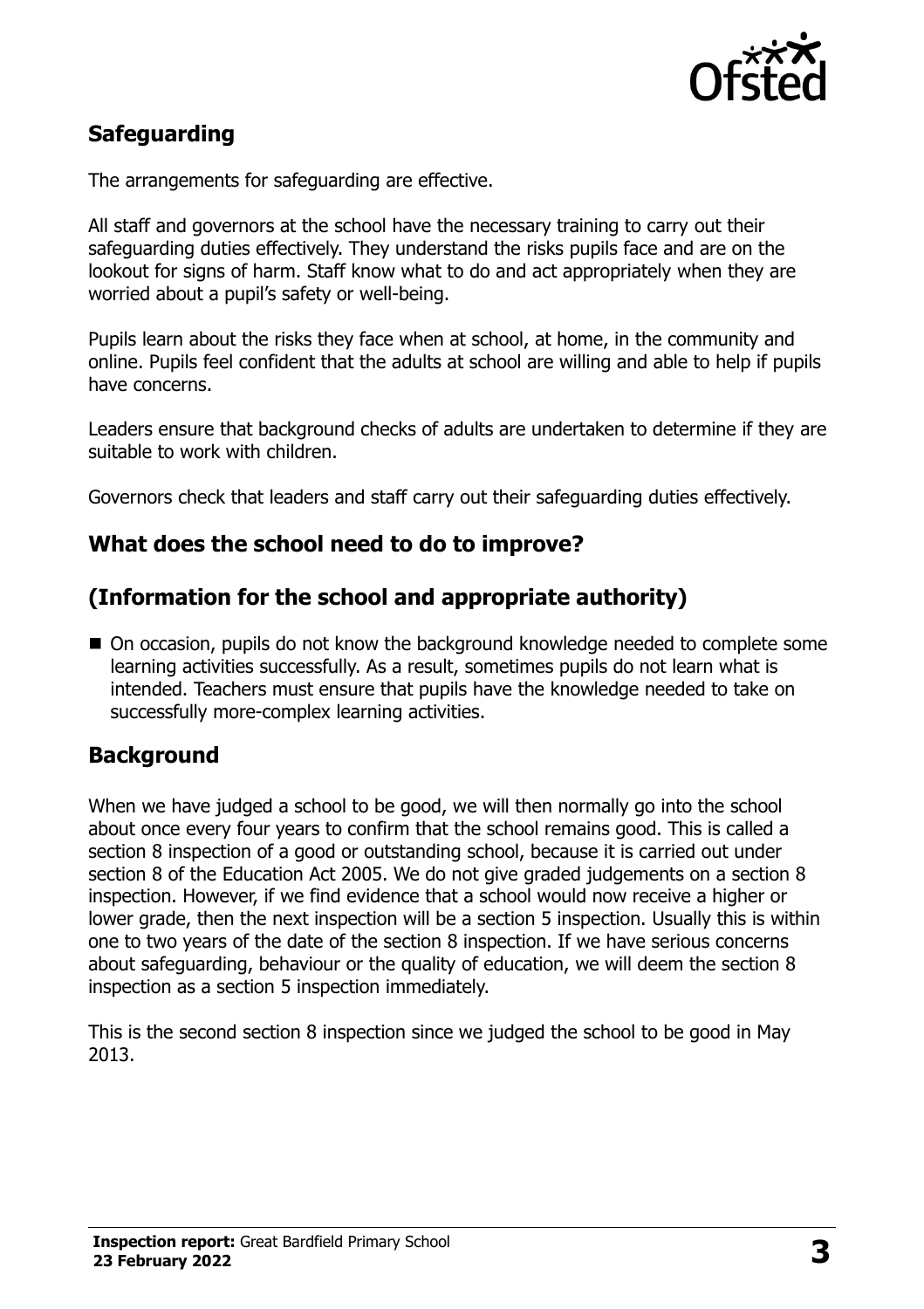

### **How can I feed back my views?**

You can use [Ofsted Parent View](https://parentview.ofsted.gov.uk/) to give Ofsted your opinion on your child's school, or to find out what other parents and carers think. We use information from Ofsted Parent View when deciding which schools to inspect, when to inspect them and as part of their inspection.

The Department for Education has further [guidance](http://www.gov.uk/complain-about-school) on how to complain about a school.

If you are the school and you are not happy with the inspection or the report, you can [complain to Ofsted.](https://www.gov.uk/complain-ofsted-report)

#### **Further information**

You can search for [published performance information](http://www.compare-school-performance.service.gov.uk/) about the school.

In the report, '[disadvantaged pupils](http://www.gov.uk/guidance/pupil-premium-information-for-schools-and-alternative-provision-settings)' refers to those pupils who attract government pupil premium funding: pupils claiming free school meals at any point in the last six years and pupils in care or who left care through adoption or another formal route.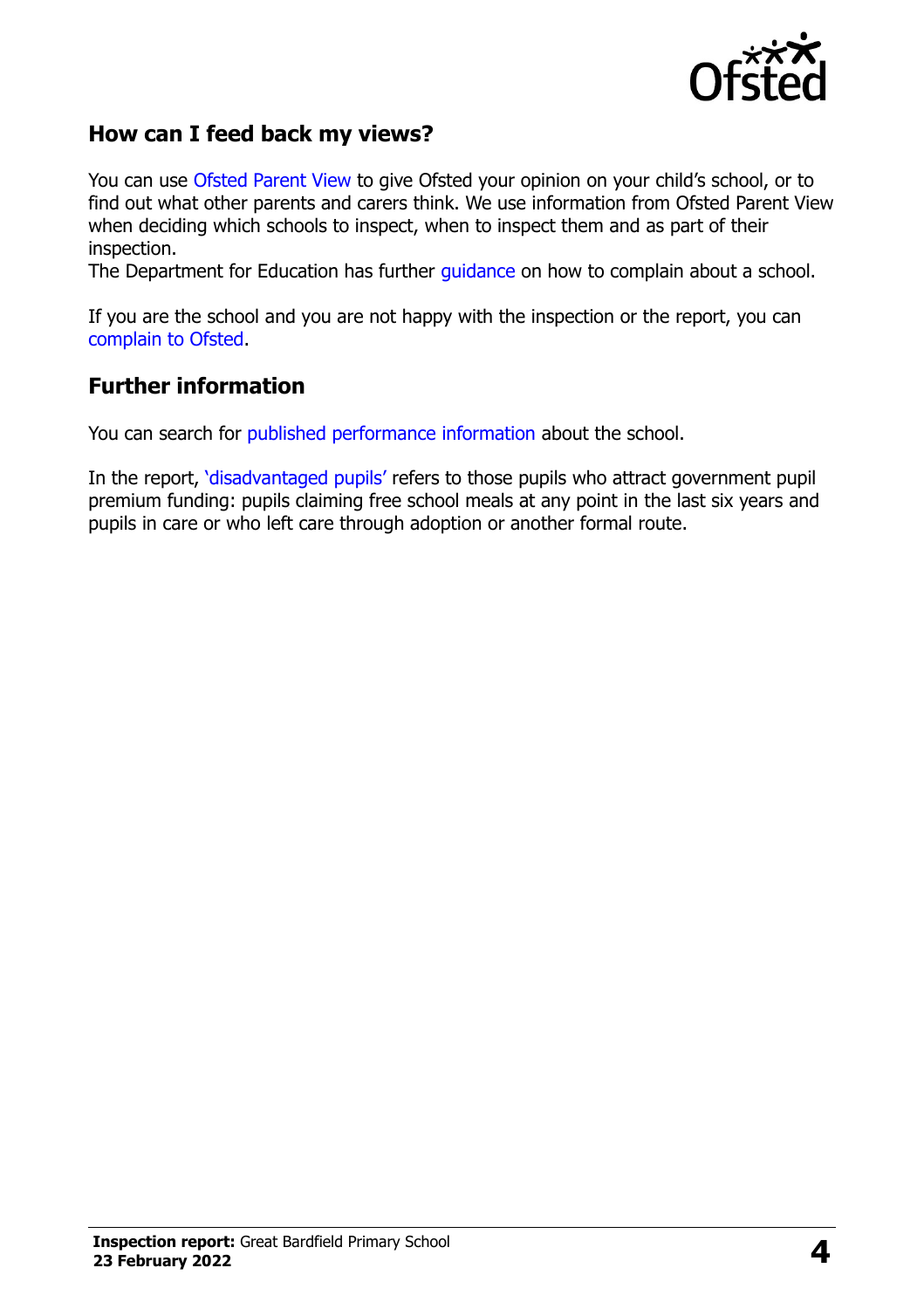

# **School details**

| Unique reference number             | 114835                                                               |
|-------------------------------------|----------------------------------------------------------------------|
| <b>Local authority</b>              | <b>Essex</b>                                                         |
| <b>Inspection number</b>            | 10211099                                                             |
| <b>Type of school</b>               | Primary                                                              |
| <b>School category</b>              | Maintained                                                           |
| Age range of pupils                 | 5 to 11                                                              |
| <b>Gender of pupils</b>             | Mixed                                                                |
| Number of pupils on the school roll | 133                                                                  |
| <b>Appropriate authority</b>        | The governing body                                                   |
| <b>Chair of governing body</b>      | Jane Tillotson                                                       |
| <b>Headteacher</b>                  | <b>Alison Kerrell</b>                                                |
| Website                             | www.greatbardfieldprimaryschool.co.uk                                |
| Date of previous inspection         | 10 January 2017, under section 8 of the<br><b>Education Act 2005</b> |

# **Information about this school**

- During January 2022, half of the school's pupils and staff were absent from school due to COVID-19.
- In February 2022, governors and leaders changed the class structure from six to five classes with mixed-age groups.

# **Information about this inspection**

- This is the first routine inspection the school received since the COVID-19 pandemic began. Inspectors discussed the impact of the pandemic with leaders and have taken that into account in their evaluation of the school.
- Inspectors met with members of the governing body, the headteacher, members of the senior leadership team and a representative from the local authority.
- **Inspectors carried out deep dives in these subjects: reading, mathematics and religious** education. For each deep dive, inspectors discussed the curriculum with subject leaders, visited a sample of lessons, spoke to teachers, spoke to some pupils about their learning and looked at samples of pupils' work.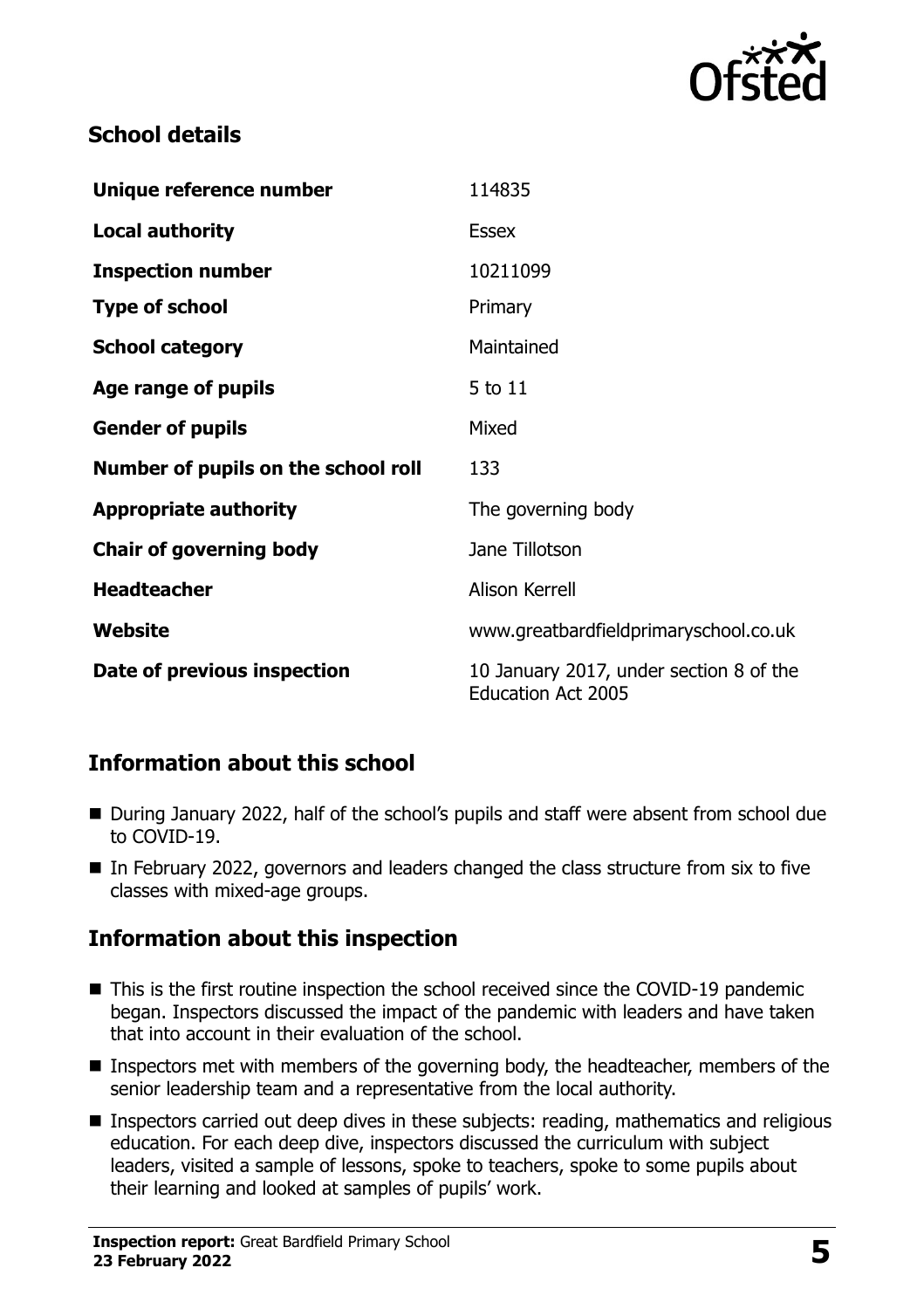

**Inspectors spoke to leaders and staff and looked at records about safeguarding, the** school roll, the behaviour of pupils, the provision for pupils' personal development and leaders' approach to managing the workload of staff.

#### **Inspection team**

Al Mistrano, lead inspector **Her Majesty's Inspector** Duncan Ramsey **Duncan Ramsey Constant Constant Constant Constant Constant Constant Constant Constant Constant Constant Constant Constant Constant Constant Constant Constant Constant Constant Constant Constant Constant Co**